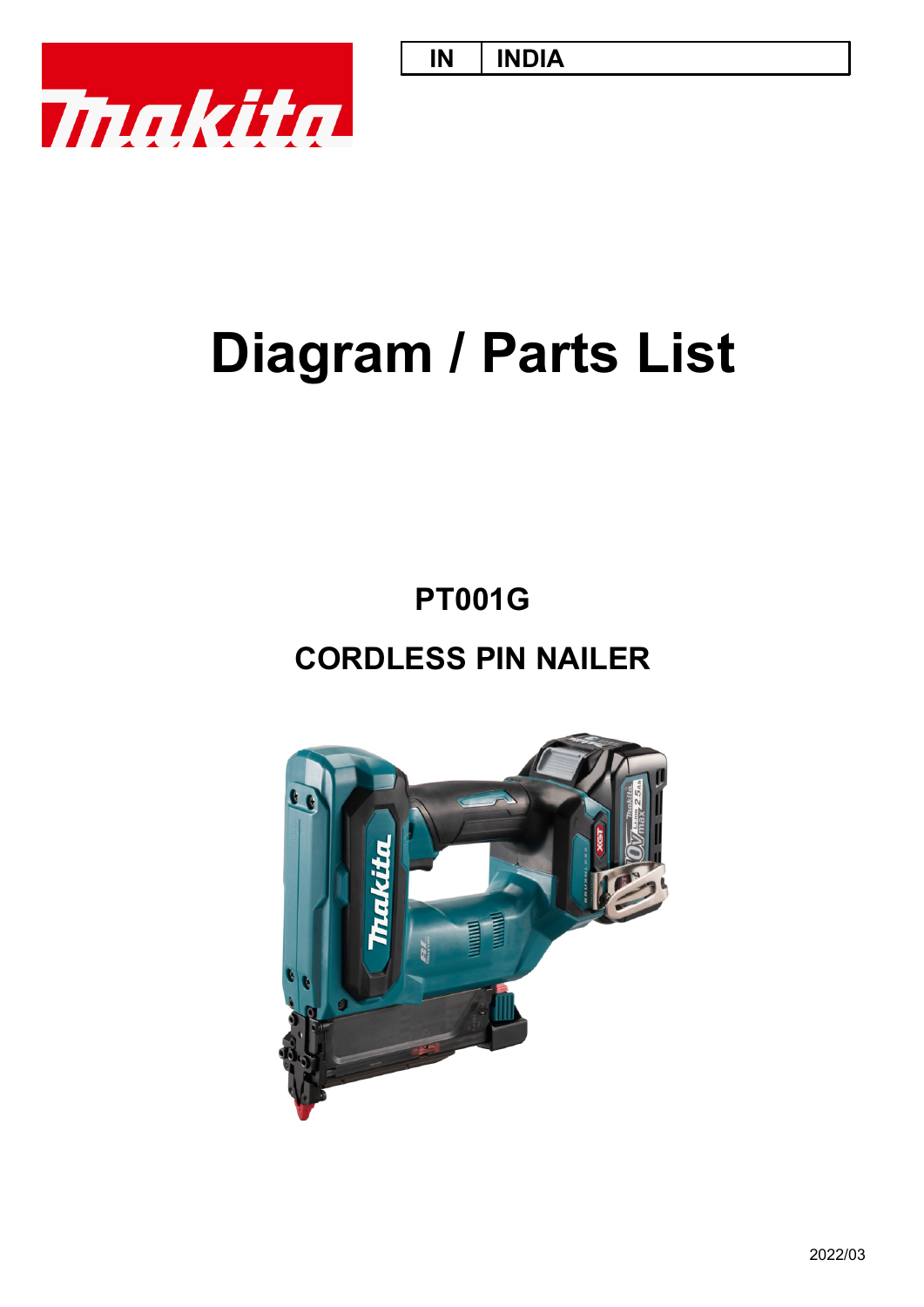#### (IN) PT001G / CORDLESS PIN NAILER

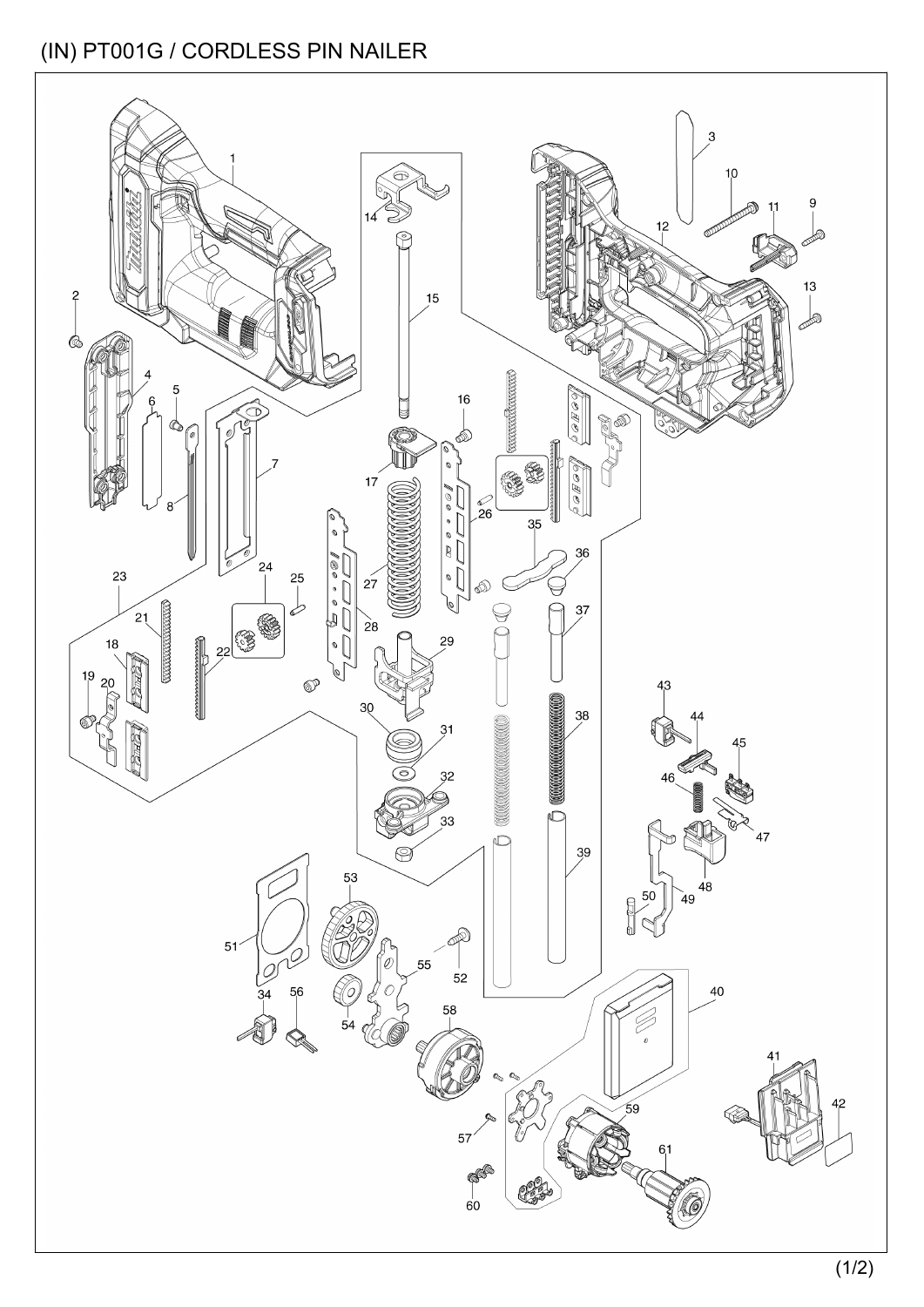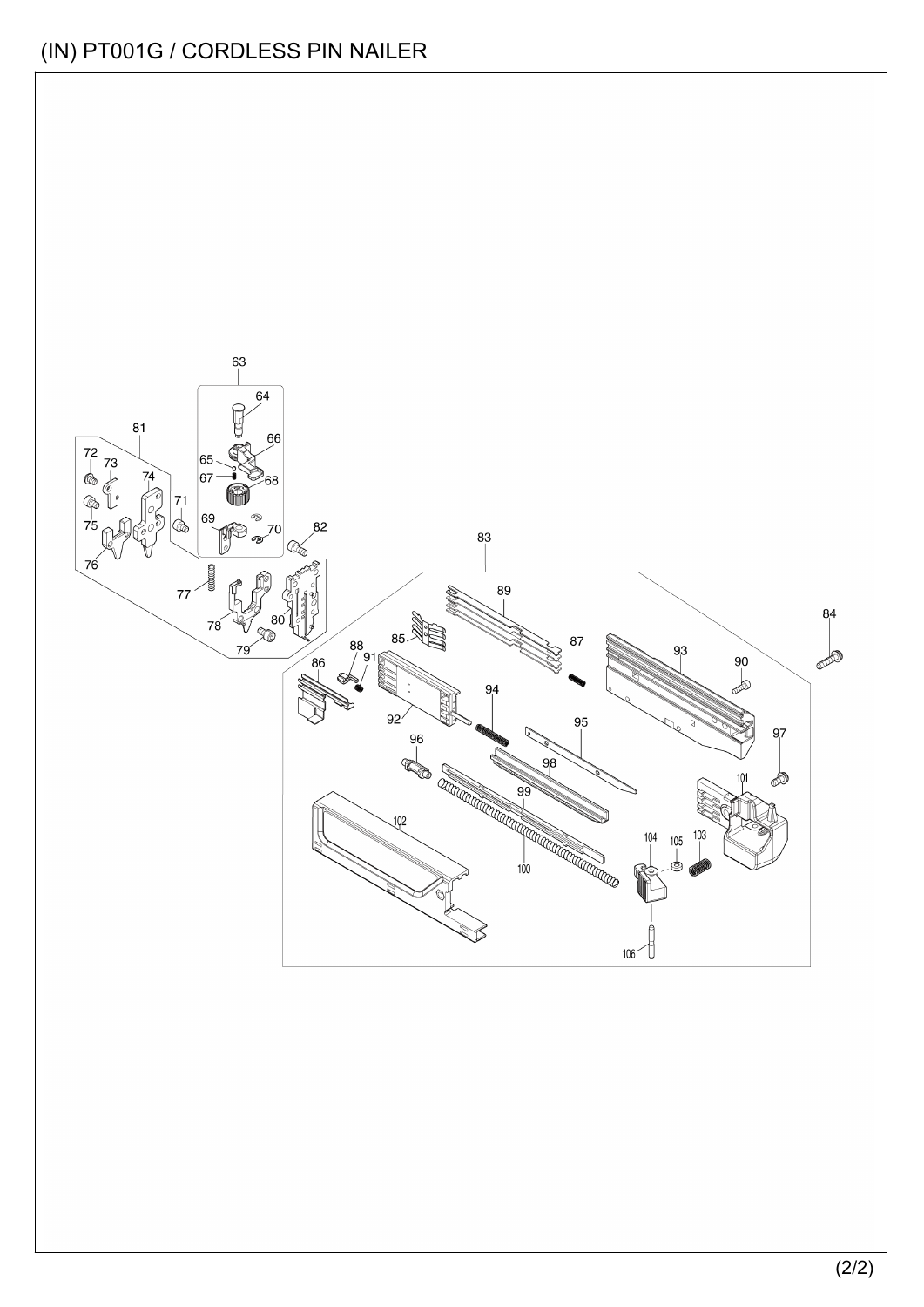# **PT001G / CORDLESS PIN NAILER**

| Item             |                 | Sub   Parts No.          | Parts Description                                       | Qty                          | I/C |  | E/C No. Close No. Remark |                                                                                       |
|------------------|-----------------|--------------------------|---------------------------------------------------------|------------------------------|-----|--|--------------------------|---------------------------------------------------------------------------------------|
| 001              |                 | 183V33-3                 | <b>HOUSING SET</b>                                      | 1                            |     |  |                          |                                                                                       |
|                  |                 | C <sub>10</sub> 263005-3 | RUBBER PIN 6                                            | $\overline{2}$               |     |  |                          |                                                                                       |
|                  |                 | C20 252126-6             | HEX. LOCK NUT M4-7                                      | $\overline{c}$               |     |  |                          |                                                                                       |
|                  |                 | C30 931102-0             | HEX. NUT M4                                             | $\mathbf{1}$                 |     |  |                          |                                                                                       |
|                  |                 | C40 8007R2-2             | <b>XGT LOGO LABEL</b>                                   | $\mathbf{1}$                 |     |  |                          |                                                                                       |
| 002              | D <sub>10</sub> | $915101 - 0$             | <b>INC. 12</b><br><b>BINDING HEAD SCREW M4X6</b>        | $\overline{4}$               |     |  |                          |                                                                                       |
| 003              |                 | 8116E5-4                 | PT001G NAME PLATE                                       | $\mathbf{1}$                 |     |  |                          |                                                                                       |
| 004              |                 | 413D63-5                 | <b>FRONT COVER</b>                                      | $\mathbf{1}$                 |     |  |                          |                                                                                       |
| 005              |                 | 256882-0                 | FLAT FILLISTER HD. PIN 4                                | $\mathbf{1}$                 |     |  |                          |                                                                                       |
| 006              |                 | 347528-0                 | <b>UPPER PLATE</b>                                      | $\mathbf 1$                  |     |  |                          |                                                                                       |
| 007              |                 | 347933-1                 | <b>RAIL</b>                                             | $\mathbf{1}$                 |     |  |                          |                                                                                       |
| 008              |                 | 347935-7                 | <b>DRIVER</b>                                           | $\mathbf{1}$                 |     |  |                          |                                                                                       |
| 009<br>010       |                 | 266130-9<br>911173-3     | TAPPING SCREW BIND PT 3X16<br>PAN HEAD SCREW M4X45      | $\mathbf{1}$<br>1            |     |  |                          |                                                                                       |
| 011              |                 | 413D62-7                 | <b>HOUSING R COVER</b>                                  | $\mathbf{1}$                 |     |  |                          |                                                                                       |
| 012              |                 | 183V33-3                 | <b>HOUSING SET</b>                                      | $\mathbf{1}$                 |     |  |                          |                                                                                       |
|                  |                 | C10 263005-3             | RUBBER PIN 6                                            | $\overline{2}$               |     |  |                          |                                                                                       |
|                  |                 | C20 252126-6             | HEX. LOCK NUT M4-7                                      | $\overline{2}$               |     |  |                          |                                                                                       |
|                  |                 | C30 931102-0             | HEX. NUT M4                                             | $\mathbf{1}$                 |     |  |                          |                                                                                       |
|                  |                 | C40 8007R2-2             | <b>XGT LOGO LABEL</b>                                   | $\mathbf{1}$                 |     |  |                          |                                                                                       |
|                  | D <sub>10</sub> |                          | INC. 1                                                  |                              |     |  |                          |                                                                                       |
| 013              |                 | 266130-9                 | TAPPING SCREW BIND PT 3X16                              | $\boldsymbol{9}$             |     |  |                          |                                                                                       |
| 014<br>015       |                 | 347936-5<br>327939-5     | <b>BOTTOM PLATE</b><br><b>GUIDE BOLT</b>                | $\mathbf{1}$<br>$\mathbf{1}$ |     |  |                          |                                                                                       |
| 016              |                 | 266199-3                 | HEX.SOCKET HEAD BOLT M4X6                               | $\overline{4}$               |     |  |                          |                                                                                       |
| 017              |                 | 313406-6                 | <b>BOTTOM HOLDER</b>                                    | $\mathbf{1}$                 |     |  |                          |                                                                                       |
| 018              |                 | 413330-4                 | <b>COUNTER WEIGHT HOLDER</b>                            | $\overline{4}$               |     |  |                          |                                                                                       |
| 019              |                 | 251566-5                 | H.S.H BOLT M4X6 WITH W                                  | $\overline{2}$               |     |  |                          |                                                                                       |
| 020              |                 | 347146-4                 | <b>PINION GUIDE</b>                                     | $\overline{c}$               |     |  |                          |                                                                                       |
| 021              |                 | 313421-0                 | <b>COUNTER WEIGHT A</b>                                 | $\overline{2}$               |     |  |                          |                                                                                       |
| 022              |                 | 310925-3                 | <b>COUNTER WEIGHT B</b>                                 | $\overline{2}$               |     |  |                          |                                                                                       |
| $\overline{023}$ | D10             | 136695-4                 | <b>COUNTER WEIGHT ASS'Y</b><br>INC. 7,14-22,24-33,35-39 | $\mathbf{1}$                 |     |  |                          |                                                                                       |
| 024              |                 | 136104-3                 | SPUR GEAR ASSEMBLY                                      | $\overline{c}$               |     |  |                          |                                                                                       |
| 025              |                 | 326902-5                 | PINION SHAFT                                            | $\overline{2}$               |     |  |                          |                                                                                       |
| 026              |                 | 347938-1                 | <b>GUIDE RAIL L</b>                                     | $\mathbf{1}$                 |     |  |                          |                                                                                       |
| 027              |                 | 232741-2                 | <b>COMPRESSION SPRING 17</b>                            | $\mathbf{1}$                 |     |  |                          |                                                                                       |
| 028              |                 | 347939-9                 | <b>GUIDE RAIL R</b>                                     | $\mathbf{1}$                 |     |  |                          |                                                                                       |
| 029              |                 | 347937-3                 | <b>HAMMER</b>                                           | $\mathbf{1}$                 |     |  |                          |                                                                                       |
| 030              |                 | 422457-9                 | <b>CUSHION</b>                                          | $\mathbf{1}$                 |     |  |                          |                                                                                       |
| 031<br>032       |                 | 253804-1<br>312C49-9     | FLAT WASHER 6<br><b>HOLDER</b>                          | $\mathbf{1}$<br>$\mathbf 1$  |     |  |                          |                                                                                       |
| 033              |                 | 252273-3                 | HEX. NUT M6                                             | $\mathbf{1}$                 |     |  |                          |                                                                                       |
| 034              |                 | 140W22-7                 | SWITCH COMPLETE                                         | $\mathbf{1}$                 |     |  |                          |                                                                                       |
| 035              |                 | 347729-0                 | <b>COUNTER STOPPER</b>                                  | $\mathbf{1}$                 |     |  |                          |                                                                                       |
| 036              |                 | 422592-3                 | <b>COUNTER CUSHION</b>                                  | $\overline{c}$               |     |  |                          |                                                                                       |
| 037              |                 | 327942-6                 | <b>WEIGHT</b>                                           | $\overline{c}$               |     |  |                          |                                                                                       |
| 038              |                 | 232630-1                 | <b>COMPRESSION SPRING 7</b>                             | $\overline{c}$               |     |  |                          |                                                                                       |
| 039              |                 | 327943-4                 | <b>GUIDE PIPE</b>                                       | $\overline{c}$               |     |  |                          |                                                                                       |
| 040<br>041       |                 | 620H96-9<br>632R99-1     | <b>CONTROLLER</b><br><b>TERMINAL UNIT</b>               | $\mathbf 1$<br>$\mathbf{1}$  |     |  |                          |                                                                                       |
| 042              |                 | 8116F2-7                 | PT001G SERIAL NO. LABEL                                 | $\mathbf 1$                  |     |  |                          |                                                                                       |
| 043              |                 | 140W22-7                 | SWITCH COMPLETE                                         | $\mathbf{1}$                 |     |  |                          |                                                                                       |
| 044              |                 | 456799-9                 | <b>TRIGGER LOCK</b>                                     | $\mathbf 1$                  |     |  |                          |                                                                                       |
| 045              |                 | 632S31-1                 | <b>SWITCH UNIT</b>                                      | $\mathbf{1}$                 |     |  |                          |                                                                                       |
| 046              |                 | 232370-1                 | <b>COMPRESSION SPRING 5</b>                             | $\mathbf 1$                  |     |  |                          |                                                                                       |
| 047              |                 | 232672-5                 | <b>LEAF SPRING</b>                                      | $\mathbf{1}$                 |     |  |                          |                                                                                       |
| 048              |                 | 413328-1                 | <b>TRIGGER</b>                                          | $\mathbf 1$                  |     |  |                          |                                                                                       |
| 049<br>050       |                 | 347932-3<br>327941-8     | <b>LOCK ARM</b><br><b>LOCK PIN</b>                      | $\mathbf{1}$<br>$\mathbf 1$  |     |  |                          |                                                                                       |
| 051              |                 | 347934-9                 | <b>GEAR PLATE</b>                                       | $\mathbf{1}$                 |     |  |                          |                                                                                       |
| 052              |                 | 266901-4                 | TAPPING SCREW 4X14                                      | $\mathbf 1$                  |     |  |                          |                                                                                       |
| 053              |                 | 141G69-8                 | SPUR GEAR 61 COMPLETE                                   | $\mathbf{1}$                 |     |  |                          |                                                                                       |
| 054              |                 | 226892-1                 | SPUR GEAR 25                                            | $\mathbf{1}$                 |     |  |                          |                                                                                       |
| B:PT001GD101(H)  |                 |                          |                                                         |                              |     |  | Interchange              |                                                                                       |
|                  |                 |                          |                                                         |                              |     |  | O: Yes<br>X: No          |                                                                                       |
|                  |                 |                          |                                                         |                              |     |  |                          | <: the new part can be substituted for the current.                                   |
|                  |                 |                          |                                                         |                              |     |  |                          | > : the current part can be substituted for the new.<br>S : Interchangeable as a set. |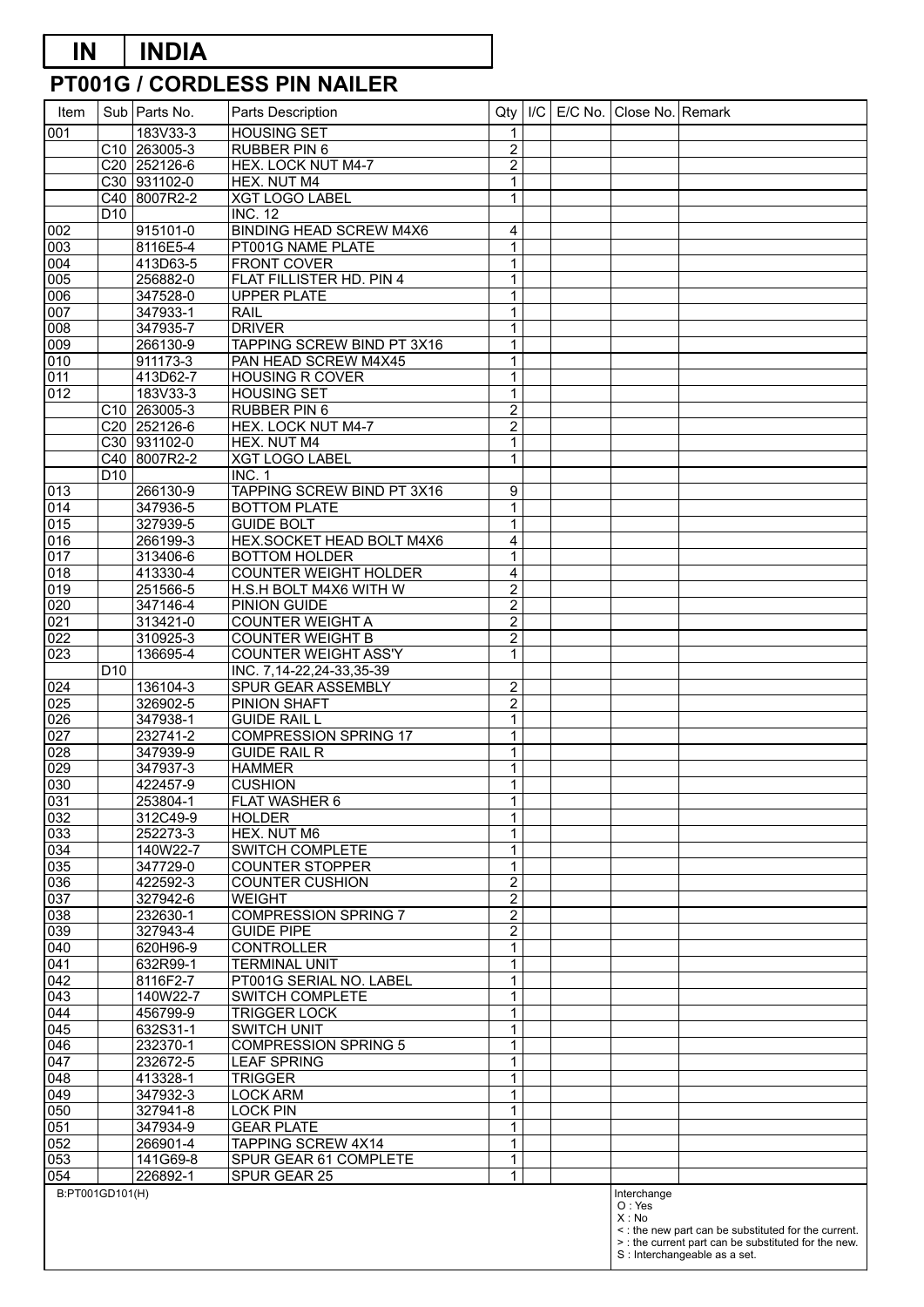# **PT001G / CORDLESS PIN NAILER**

| Item            |                 | Sub   Parts No.      | Parts Description                             | Qty                        | I/C | E/C No. Close No. Remark |                                                      |
|-----------------|-----------------|----------------------|-----------------------------------------------|----------------------------|-----|--------------------------|------------------------------------------------------|
| 055             |                 | 141G70-3             | <b>BASE PLATE COMPLETE</b>                    | 1                          |     |                          |                                                      |
| 056             |                 | 620507-6             | <b>LED CIRCUIT</b>                            | $\mathbf 1$                |     |                          |                                                      |
| 057             |                 | 266490-9             | TAPPING SCREW PT 2X6                          | 3                          |     |                          |                                                      |
| 058             |                 | 122B56-6             | <b>GEAR ASSEMBLY</b>                          | $\mathbf 1$                |     |                          |                                                      |
| 059             |                 | 629A99-8             | <b>STATOR</b>                                 | $\mathbf 1$                |     |                          |                                                      |
| 060             |                 | 652069-6             | FLAT HEAD SCREW M3X6                          | 3                          |     |                          |                                                      |
| 061             |                 | 619727-7             | <b>ROTOR</b>                                  | 1                          |     |                          |                                                      |
| 063             |                 | 136663-7             | ADJUSTER ASSEMBLY                             | $\mathbf 1$                |     |                          |                                                      |
|                 | D10             |                      | INC. 64-70<br><b>ADJUSTER SHAFT</b>           |                            |     |                          |                                                      |
| 064             |                 | 327940-0             |                                               | $\mathbf 1$                |     |                          |                                                      |
| 065<br>066      |                 | 216031-1<br>413D64-3 | STEEL BALL 2.3<br><b>CONTACT ARM</b>          | 1                          |     |                          |                                                      |
| 067             |                 | 234254-9             | <b>COMPRESSION SPRING 2</b>                   | $\mathbf 1$<br>1           |     |                          |                                                      |
| 068             |                 | 413D61-9             | <b>ADJUSTER</b>                               | $\mathbf 1$                |     |                          |                                                      |
| 069             |                 | 313405-8             | <b>ARM</b>                                    | 1                          |     |                          |                                                      |
| 070             |                 | 961017-7             | STOP RING E-3                                 | $\overline{2}$             |     |                          |                                                      |
| 071             |                 | 922102-1             | HEX. SOCKET HEAD BOLT M4X6                    | $\mathbf 1$                |     |                          |                                                      |
| 072             |                 | 265C44-7             | H.L.BUTTON HEAD BOLT M4X6                     | $\mathbf 1$                |     |                          |                                                      |
| 073             |                 | 347929-2             | SPRING COVER                                  | 1                          |     |                          |                                                      |
| 074             |                 | 141G71-1             | DRIVER GUIDE COVER COMPLETE                   | $\mathbf 1$                |     |                          |                                                      |
| 075             |                 | 922102-1             | HEX. SOCKET HEAD BOLT M4X6                    | 3                          |     |                          |                                                      |
| 076             |                 | 313404-0             | <b>CONTACT TOP COVER</b>                      | $\mathbf 1$                |     |                          |                                                      |
| 077             |                 | 232740-4             | <b>COMPRESSION SPRING 3</b>                   | 1                          |     |                          |                                                      |
| 078             |                 | 141D51-9             | <b>CENTER PLATE COMPLETE</b>                  | $\mathbf 1$                |     |                          |                                                      |
| 079             |                 | 922106-3             | HEX. SOCKET HEAD BOLT M4X8                    | $\overline{2}$             |     |                          |                                                      |
| 080             |                 | 141D52-7             | DRIVER GUIDE COMPLETE                         | 1                          |     |                          |                                                      |
| 081             |                 | 122B55-8             | DRIVER GUIDE ASSEMBLY                         | 1                          |     |                          |                                                      |
|                 | D10             |                      | INC. 72-80                                    |                            |     |                          |                                                      |
| 082             |                 | 922112-8             | HEX. SOCKET HEAD BOLT M4X10                   | $\overline{3}$             |     |                          |                                                      |
| 083             |                 | 136657-2             | MAGAZINE ASSEMBLY                             | $\mathbf{1}$               |     |                          |                                                      |
|                 | D10             |                      | INC. 85-106                                   |                            |     |                          |                                                      |
| 084             |                 | 911133-5             | PAN HEAD SCREW M4X18                          | $\boldsymbol{2}$           |     |                          |                                                      |
| 085             |                 | 232362-0             | <b>LEAF SPRING</b>                            | $\mathbf 1$                |     |                          |                                                      |
| 086             |                 | 347138-3             | <b>PUSHER</b>                                 | $\mathbf 1$                |     |                          |                                                      |
| 087             |                 | 232367-0             | <b>COMPRESSION SPRING 3</b>                   | 4                          |     |                          |                                                      |
| 088             |                 | 310176-8             | <b>STOPPER</b>                                | $\mathbf 1$                |     |                          |                                                      |
| 089             |                 | 346239-4             | <b>NAIL STOPPER</b>                           | $\overline{\mathbf{4}}$    |     |                          |                                                      |
| 090             |                 | 266177-3             | HEX. SOCKET HEAD BOLT M3X10                   | $\overline{2}$             |     |                          |                                                      |
| 091             |                 | 233018-8             | <b>COMPRESSION SPRING 3</b>                   | 1                          |     |                          |                                                      |
| 092             |                 | 457382-5             | <b>NAIL GUIDE HOLDER</b>                      | $\mathbf 1$                |     |                          |                                                      |
| 093             |                 | 458195-7             | <b>MAGAZINE</b>                               | $\mathbf{1}$               |     |                          |                                                      |
| 094             |                 | 233459-8             | <b>COMPRESSION SPRING 3</b>                   | $\mathbf{1}$               |     |                          |                                                      |
| 095             |                 | 347137-5             | <b>SPACER</b>                                 | 1                          |     |                          |                                                      |
| 096             |                 | 457383-3             | SHOULDER PIN 5-6                              | $\mathbf 1$                |     |                          |                                                      |
| 097             |                 | 911113-1             | PAN HEAD SCREW M4X10 WITH WR                  | $\mathbf 1$                |     |                          |                                                      |
| 098             |                 | 144335-0             | LOWER RAIL COMPLETE                           | $\mathbf 1$                |     |                          |                                                      |
| 099             |                 | 457387-5             | SPRING COVER                                  | $\mathbf 1$                |     |                          |                                                      |
| 100             |                 | 232366-2             | <b>COMPRESSION SPRING 5</b><br>SLIDE DOOR CAP | $\mathbf 1$<br>$\mathbf 1$ |     |                          |                                                      |
| 101<br>102      |                 | 457381-7<br>457380-9 | <b>UPPER RAIL</b>                             | $\mathbf 1$                |     |                          |                                                      |
| 103             |                 | 233117-6             | <b>COMPRESSION SPRING 6</b>                   | 1                          |     |                          |                                                      |
| 104             |                 | 413329-9             | <b>LEVER</b>                                  | $\mathbf 1$                |     |                          |                                                      |
| 105             |                 | 262054-7             | <b>URETHANE RING 3</b>                        | $\mathbf 1$                |     |                          |                                                      |
| 106             |                 | 256793-9             | PIN <sub>3</sub>                              | $\mathbf 1$                |     |                          |                                                      |
| A01             |                 | 195246-2             | SAFETY GOGGLE                                 | 1                          |     |                          |                                                      |
| A02             |                 | 251314-2             | + SCREW M4X12                                 | $\mathbf 1$                |     |                          |                                                      |
| A03             |                 | 346317-0             | <b>HOOK</b>                                   | $\mathbf 1$                |     |                          |                                                      |
| A04             |                 | 422844-2             | NOSE ADAPTER                                  | $\overline{2}$             |     |                          |                                                      |
| A05             |                 | 783201-2             | <b>HEX. WRENCH 3</b>                          | 1                          |     |                          |                                                      |
| A06B            |                 | 821834-6             | PLASTIC CASE                                  | $\mathbf 1$                |     |                          |                                                      |
|                 |                 | C10   162302-3       | <b>LATCH</b>                                  | $\overline{2}$             |     |                          |                                                      |
| A07B            |                 | 835V71-8             | <b>INNER TRAY</b>                             | $\mathbf 1$                |     |                          |                                                      |
| A08B            |                 | 8049B0-8             | PT001GD101 PLASTIC CASE LABEL                 | $\overline{c}$             |     |                          |                                                      |
| A09B            |                 | ***DC40RA            | DC40RA FAST CHARGER                           | $\mathbf 1$                |     |                          |                                                      |
|                 | D <sub>10</sub> |                      | COMPO-PARTS                                   |                            |     |                          |                                                      |
| B:PT001GD101(H) |                 |                      |                                               |                            |     | Interchange              |                                                      |
|                 |                 |                      |                                               |                            |     | O: Yes<br>X: No          |                                                      |
|                 |                 |                      |                                               |                            |     |                          | <: the new part can be substituted for the current.  |
|                 |                 |                      |                                               |                            |     |                          | > : the current part can be substituted for the new. |
|                 |                 |                      |                                               |                            |     |                          | S : Interchangeable as a set.                        |